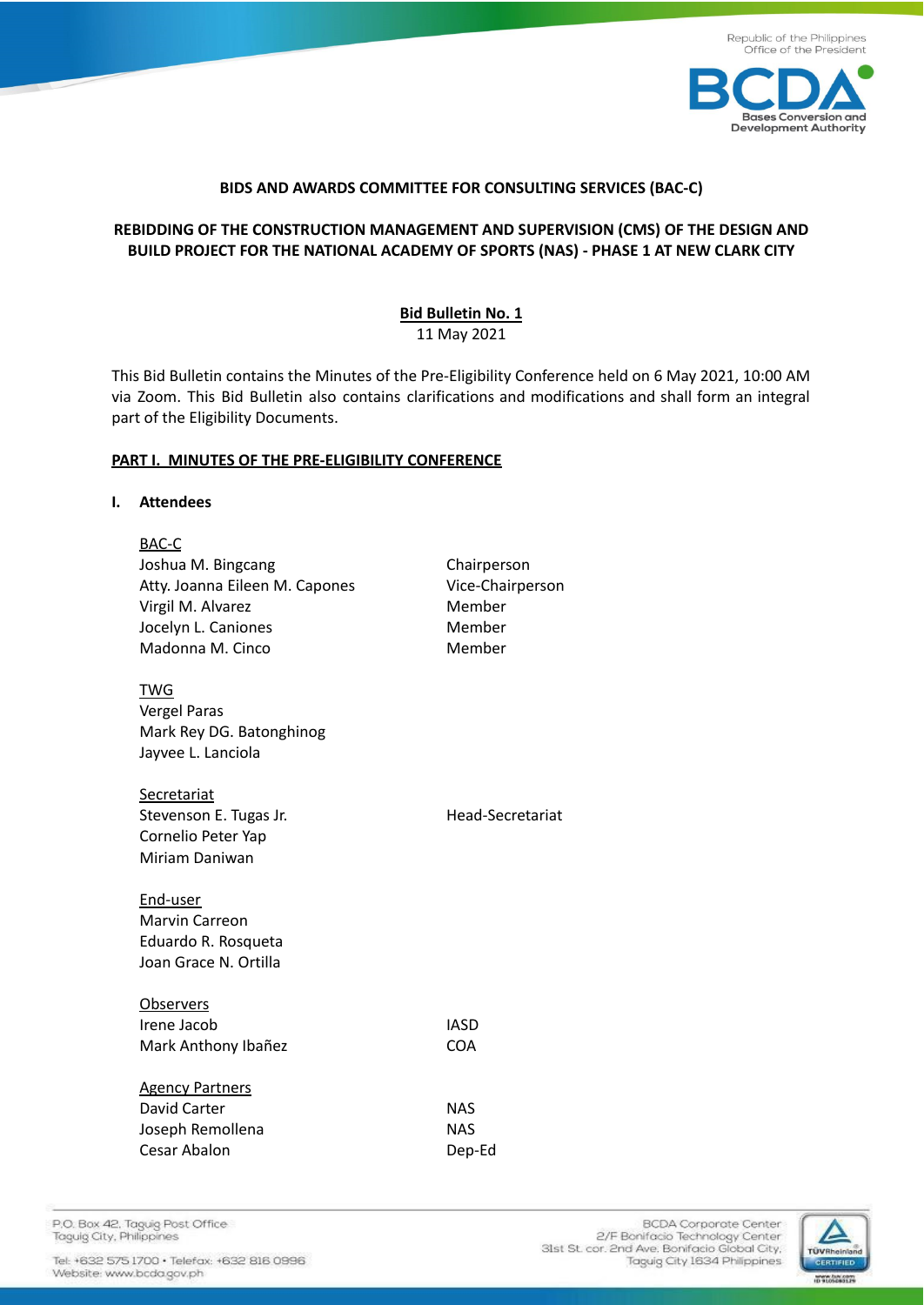

Representative of Prospective Bidders Leonora Temporal **Executes Filipinas Dravo** Cristine Parco **Filipinas Dravo** James Casas **IA Campbell and Associates** Karla Cardones TPM Fernando Ballasio **Asyana and Coninco Asyana and Coninco** 

## **II. CALL TO ORDER:**

There being a quorum, Chairperson Bingcang called the pre-eligibility conference to order at 10:05 AM and welcomed the prospective bidders.

## **III. PRE-ELIGIBILITY CONFERENCE PROPER**

A. Mr Marvin Carreon presented the details of the project to the prospective bidders*.* The salient points were as follows:

# a. **Approved Budget for the Contract**

The approved budget for the contract (ABC) is Php 27,983,000.00, inclusive of all government taxes and fees

## b. **Duration of the Project**

It shall take effect from the date stated in the Notice to Proceed (NTP) and shall remain in force and effect for 300 Calendar days starting from receipt of NTP

# c. **Key Staff**

| <b>No</b>      | <b>NOMINATED KEY</b><br><b>STAFF</b>             | <b>Minimum Required</b>                                                                                                                                                                                     |
|----------------|--------------------------------------------------|-------------------------------------------------------------------------------------------------------------------------------------------------------------------------------------------------------------|
| $\mathbf{1}$ . | Team Leader/ Project<br>Manager                  | Licensed Civil Engineer with at least 5 years of managerial<br>experience in Construction Management and Supervision of<br><b>Building and Site Development Projects</b>                                    |
| 2.             | Deputy Project<br>Manager                        | Licensed Civil Engineer with at least 5 years of managerial<br>experience in Construction Management and Supervision of<br><b>Building and Site Development Projects</b>                                    |
| 3.             | Sr. Structural Engineer                          | Licensed Civil Engineer with at least 5 years' experience as<br>Sr. Structural Engineer in Construction Management and<br>Supervision of Building and Site Development Projects                             |
| 4              | Sr. Geotechnical /<br><b>Foundation Engineer</b> | Licensed Civil Engineer with at least 5 years' experience as<br>Sr. Geotechnical / Foundation Engineer in Construction<br>Management and Supervision of Building and<br>Site<br><b>Development Projects</b> |

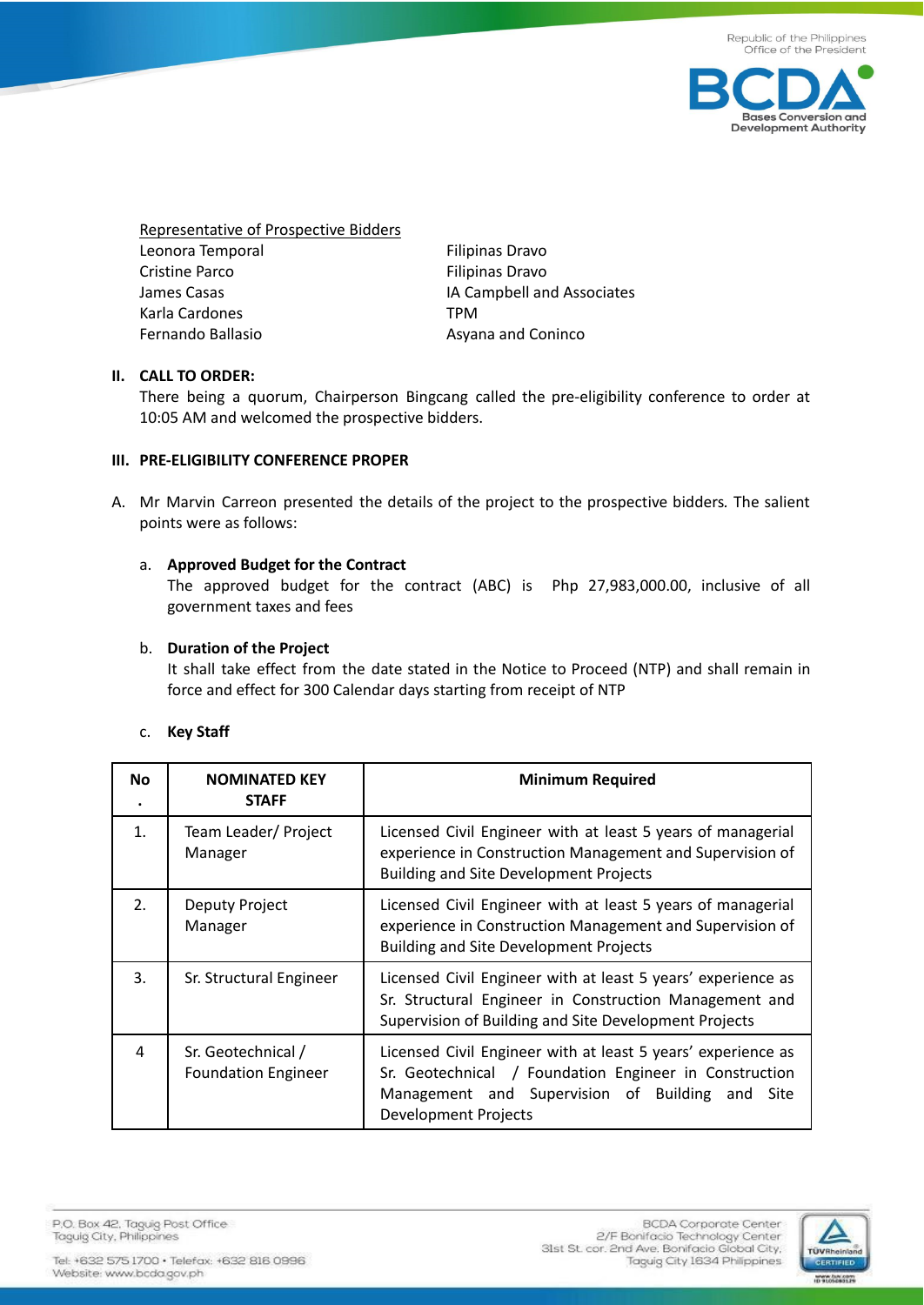

| 5.  | Sr. Geodetic Engineer                               | Licensed Civil Engineer with at least 5 years' experience as<br>Sr. Geodetic Engineer in Construction Management and<br>Supervision of Building and Site Development Projects                              |
|-----|-----------------------------------------------------|------------------------------------------------------------------------------------------------------------------------------------------------------------------------------------------------------------|
| 6.  | Sr. Mechanical<br>Engineer                          | Licensed Mechanical Engineer with at least 5 years'<br>Mechanical Engineer in Construction<br>experience as Sr.<br>Management and Supervision of Building and Site<br><b>Development Projects</b>          |
| 7.  | Sr. Electrical Engineer                             | Licensed Electrical Engineer with at least 5 years'<br>experience as Sr. Electrical Engineer in Construction<br>Management and Supervision of Building and Site<br><b>Development Projects</b>             |
| 8.  | Sr. Drainage / Sanitary<br>Engineer                 | Licensed Civil Engineer with at least 5 years' experience as<br>Sanitary Engineer in Construction<br>Sr.<br>Drainage $/$<br>Management and Supervision of Building and Site<br><b>Development Projects</b> |
| 9.  | Sr. Quantity Surveyor                               | Licensed Civil Engineer with at least 5 years' experience as<br>Sr. Quantity Surveyor in Construction Management and<br>Supervision of Building and Site Development Projects                              |
| 10. | Sr. QA / QC Engineer /<br><b>Materials Engineer</b> | Licensed Civil Engineer with at least 5 years' experience as<br>Sr. QA / QC Engineer/ Materials Engineer in Construction<br>Management and Supervision of Building and Site<br><b>Development Projects</b> |
| 11. | Sr. Landscape Architect                             | Licensed Landscape Architect with at least 5 years'<br>experience as Sr. Landscape Architect in Construction<br>Management and Supervision of Building<br>and Site<br><b>Development Projects</b>          |

# **Support Staff**

- 1. Architect
- 2. Structural Engineer
- 3. Geodetic Engineer
- 4. Mechanical Engineer
- 5. Electrical/Electronics Engineer
- 6. Drainage/Sanitary Engineer
- 7. Asst QA/QC Engineer
- 8. Asst Quantity Surveyor
- 9. Field Engineer 1
- 10. Field Engineer 2
- 11. Cad Operator
- 12. Administrative Officer
- 13. I.T. Specialist
- 14. Document Specialist
- 15. Encoder/Document Specialist

P.O. Box 42, Taguig Post Office<br>Taguig City, Philippines

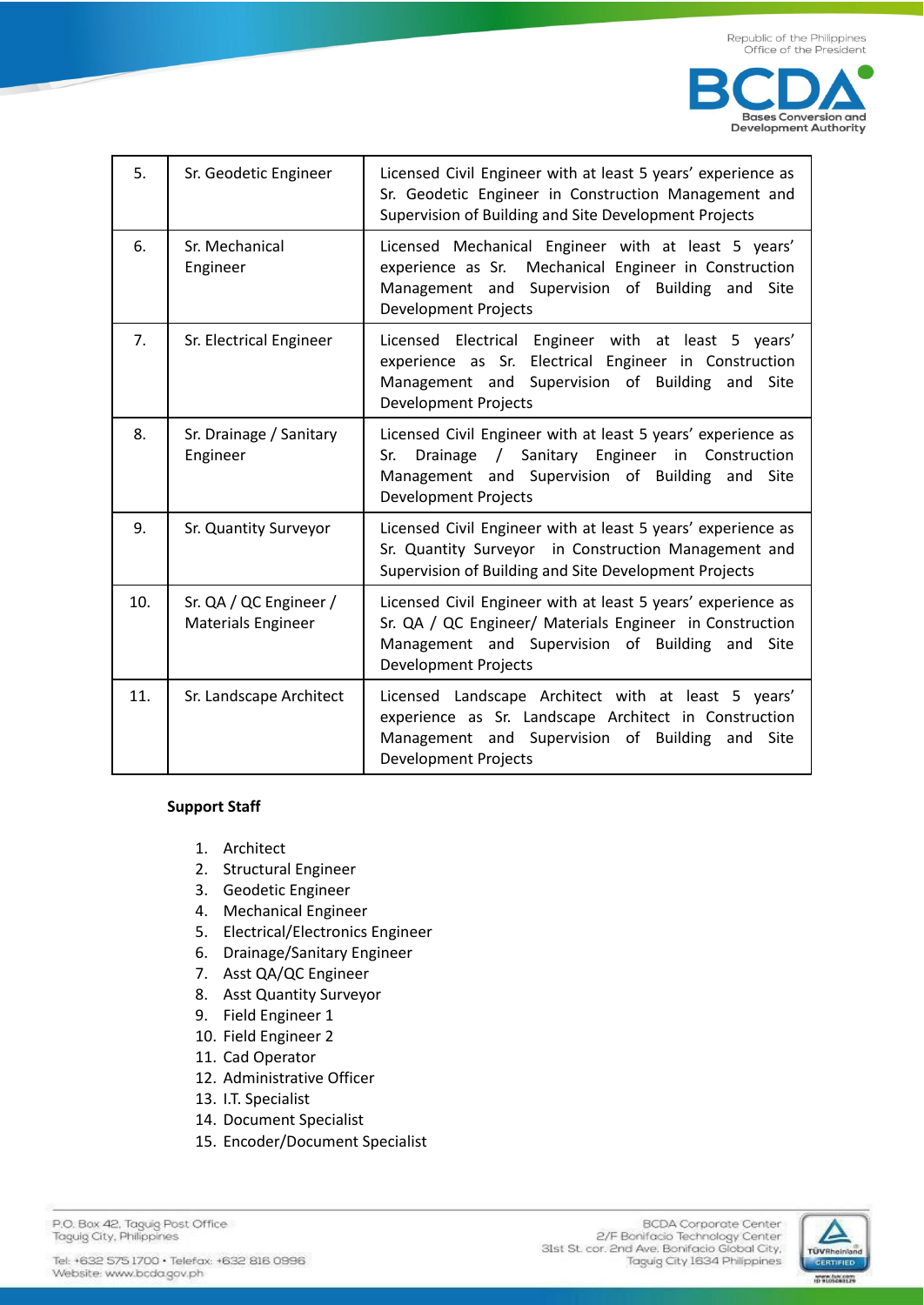

- 16. Secretary
- 17. Utility Personnel
- 18. Messenger/Liaison Officer

# d. **Minimum Qualifications of the Consultant**

- The Consultant should be a reputable firm with at least ten (10) years of business operation in Construction Management and Supervision. In case of Joint Venture (JV), at least one of the JV partners should be a reputable firm with at least ten (10) years of experience in Construction Management and Supervision (CMS)
- The Consultant should have undertaken at least one (1) Construction Management & Supervision of a multi-sports gym, stadium, arena or indoor sports facility for the last ten (10) years whose value should be at least fifty percent (50%) of the ABC. In case of JV, at least one (1) of the JV partners should have undertaken at least one (1) Construction Management & Supervision of a multi-sports gym, stadium, arena or indoor sports facility for the last ten (10) years whose value should be at least fifty percent (50%) of the ABC

# e. **Obligations of the Consultant**

- 1. Ensure that all works are accomplished according to approved plans and specifications
- 2. Review, certify and recommend approval on the submitted designs in accordance with the Codes and Standards, MPSS, NCC DSG, among others
- 3. Supervise and inspect construction works and implementation schedule
- 4. Review and verify findings during the testing and commissioning
- 5. Recommend acceptance of works
- 6. Maintain all documents of the Project from pre-construction up to its completion and final acceptance and provide BCDA with weekly and monthly reports

# f. **Eligibility Criteria**

Only the following shall be eligible to participate:

- 1. Duly licensed Filipino citizens/sole proprietorship;
- 2. Partnership (at least 60% of the interest belongs to Filipino citizens);
- 3. Corporations (at least 60% of the outstanding capital stock belongs to Filipino citizens);
- 4. Cooperatives (at least 60% of the interest belongs to Filipino citizens); or
- 5. Persons/entities forming a Joint Venture: Provided, however, that, Filipino Ownership or interest of the JV shall be at least 60%.

Filipino ownership or interest shall be based on contributions of each of the members of the JV as specified in the JVA

# g. **Evaluation Criteria**

When the types and fields of Consulting Services involve the practice of professions regulated by law, those who will actually perform the services shall be Filipino citizens and

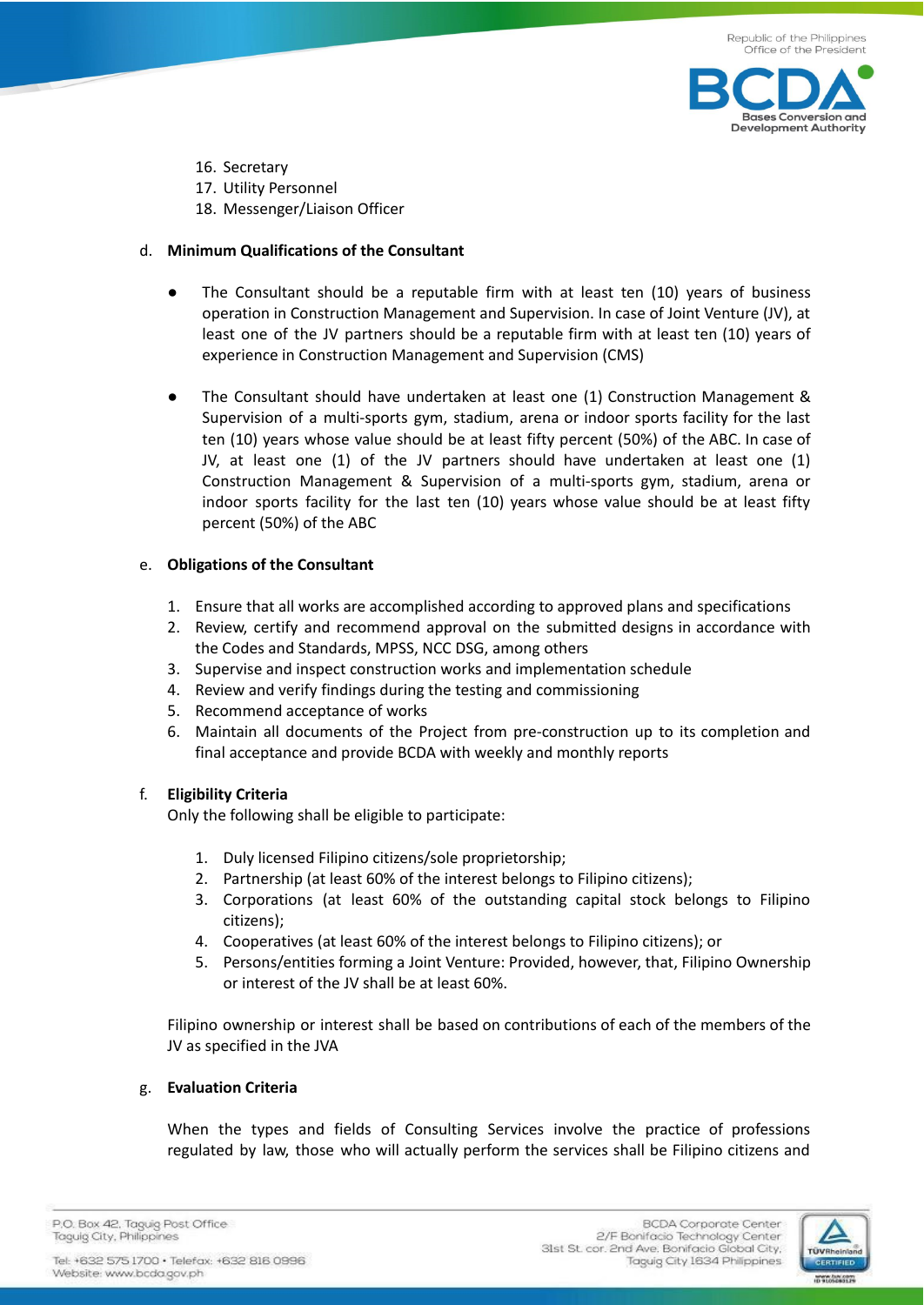

registered professionals authorized by the RE appropriate regulatory body to practice those professions and allied professions specified in the EDS.

# **h. Shortlisting of Prospective Bidders**

The shortlist shall consist of at most five (5) prospective bidders who will be entitled to submit bids. The criteria and rating system for the shortlisting are as follows:

| <b>Criteria</b>                                                      | Rating |
|----------------------------------------------------------------------|--------|
| Relevant Experience of the of the Consultant                         | 30%    |
| Qualifications of the Key Personnel to be assigned to the<br>Project | 50%    |
| Current Workload of Key Personnel relative to capacity               | 20%    |
| Total                                                                | 100%   |

The Consultant/s must pass the required minimum score of 70% to be shortlisted

# **i. Determination of Highest Rated Bid**

The shortlisted bidders shall be subjected to evaluation to determine the bidder with HRB, wherein the criteria are as follows:

| <b>Criteria</b>                                                      | Rating |
|----------------------------------------------------------------------|--------|
| Relevant Experience of the of the Consultant                         | 30%    |
| Qualifications of the Key Personnel to be assigned to the<br>Project | 50%    |
| Plan approach and Methodology                                        | 20%    |
| Total                                                                | 100%   |

# **j. Evaluation Procedure**

BCDA shall conduct an evaluation of bids using the **Quality-Cost Based Evaluation Procedure (QCBE)** procedure with the following weight correspondence:

| <b>Criteria</b>           | <b>Rating</b> |
|---------------------------|---------------|
| <b>Technical Proposal</b> | 75%           |
| <b>Financial Proposal</b> | 25%           |
| Tota.                     | 100%          |

B. Mr. Vergel Paras presented the Checklist and Tabbing Requirements, Eligibility Forms, Signing, Sealing and Marking of Eligibility Documents including the Procurement Schedule. The following are the highlights of the presentation:



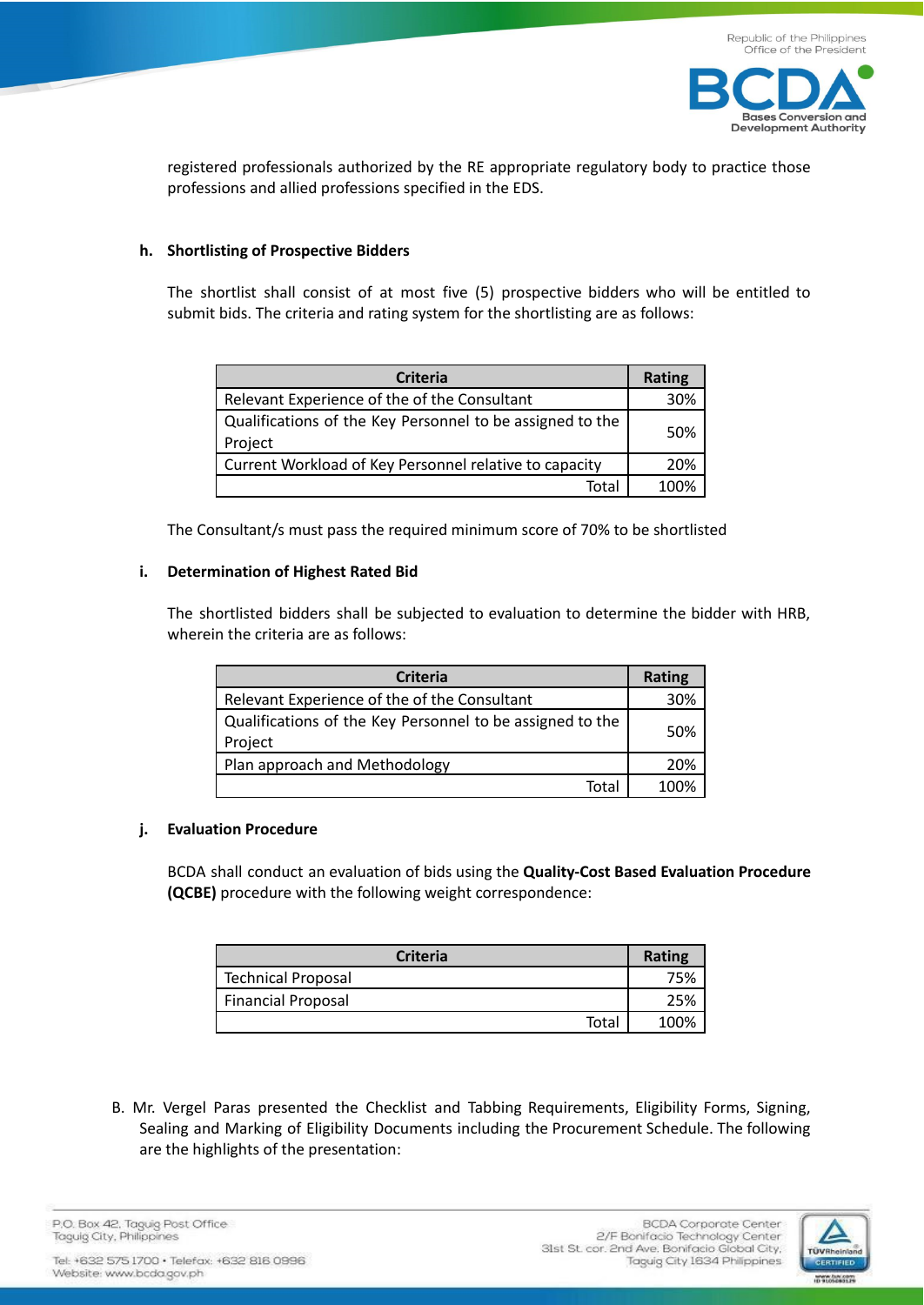

#### **Checklist and Tabbing Requirements** а.

| Tab#           | <b>Description</b> | <b>Description</b>                                                                                                                                                                                                                                                                                                                                                                                                                                                                                                                                                                                                                                                                                                                                                                                                                                                      |  |
|----------------|--------------------|-------------------------------------------------------------------------------------------------------------------------------------------------------------------------------------------------------------------------------------------------------------------------------------------------------------------------------------------------------------------------------------------------------------------------------------------------------------------------------------------------------------------------------------------------------------------------------------------------------------------------------------------------------------------------------------------------------------------------------------------------------------------------------------------------------------------------------------------------------------------------|--|
| 1              | EF <sub>1</sub>    | <b>Eligibility Submission Form</b>                                                                                                                                                                                                                                                                                                                                                                                                                                                                                                                                                                                                                                                                                                                                                                                                                                      |  |
| $\overline{2}$ |                    | PhilGEPS Certificate of Registration under Platinum Membership<br>Per GPPB Resolution No. 26-2017, during bid submission,<br>prospective bidders may still submit their Class "A" Eligibility<br>Documents pursuant to Section 8.5.2 of the 2016 revised AIRR (i.e.<br>Registration Certificate from SEC, DTI, or CDA; Mayor's Permit; Tax<br>Clearance; Philippine Contractors Accreditation Board (PCAB)<br>license and registration; and Audited Financial Statements), or if<br>already registered in the PhilGEPS under Platinum category, their<br>Certificate of Registration and Membership in lieu of their uploaded<br>file of Class "A" Documents, the Certificate of PhilGEPS Registration<br>(Platinum Membership) shall remain a post-qualification<br>requirement to be submitted in accordance with Section 34.2 of the<br>2016 revised IRR of RA 9184. |  |
| 3              | EF <sub>2</sub>    | Statement of all on-going and completed government and private<br>contracts, including contracts awarded but not yet started.                                                                                                                                                                                                                                                                                                                                                                                                                                                                                                                                                                                                                                                                                                                                           |  |
| 4              | EF <sub>3</sub>    | Summary of all on-going and completed government and private<br>contracts, including contracts awarded but not yet started.                                                                                                                                                                                                                                                                                                                                                                                                                                                                                                                                                                                                                                                                                                                                             |  |
| 5              | EF4                | <b>Consultant's References</b>                                                                                                                                                                                                                                                                                                                                                                                                                                                                                                                                                                                                                                                                                                                                                                                                                                          |  |
| 6              | EF <sub>5</sub>    | Summary of CVs                                                                                                                                                                                                                                                                                                                                                                                                                                                                                                                                                                                                                                                                                                                                                                                                                                                          |  |
| 7              | EF <sub>6</sub>    | Curriculum Vitae for each of the following nominated key staff:                                                                                                                                                                                                                                                                                                                                                                                                                                                                                                                                                                                                                                                                                                                                                                                                         |  |
| 7.a            |                    | Team Leader/Project Manager                                                                                                                                                                                                                                                                                                                                                                                                                                                                                                                                                                                                                                                                                                                                                                                                                                             |  |
| 7.b            |                    | Deputy Project Manager                                                                                                                                                                                                                                                                                                                                                                                                                                                                                                                                                                                                                                                                                                                                                                                                                                                  |  |
| 7.c            |                    | Sr. Structural Engineer                                                                                                                                                                                                                                                                                                                                                                                                                                                                                                                                                                                                                                                                                                                                                                                                                                                 |  |
| 7.d            |                    | Sr. Geotechnical/Foundation Engineer                                                                                                                                                                                                                                                                                                                                                                                                                                                                                                                                                                                                                                                                                                                                                                                                                                    |  |
| 7.e            |                    | Sr. Geodetic Engineer                                                                                                                                                                                                                                                                                                                                                                                                                                                                                                                                                                                                                                                                                                                                                                                                                                                   |  |
| 7.f            |                    | Sr. Mechanical Engineer                                                                                                                                                                                                                                                                                                                                                                                                                                                                                                                                                                                                                                                                                                                                                                                                                                                 |  |
| 7.g.           |                    | Sr. Electrical Engineer                                                                                                                                                                                                                                                                                                                                                                                                                                                                                                                                                                                                                                                                                                                                                                                                                                                 |  |
| 7.h            |                    | Sr. Drainage/Sanitary Engineer                                                                                                                                                                                                                                                                                                                                                                                                                                                                                                                                                                                                                                                                                                                                                                                                                                          |  |

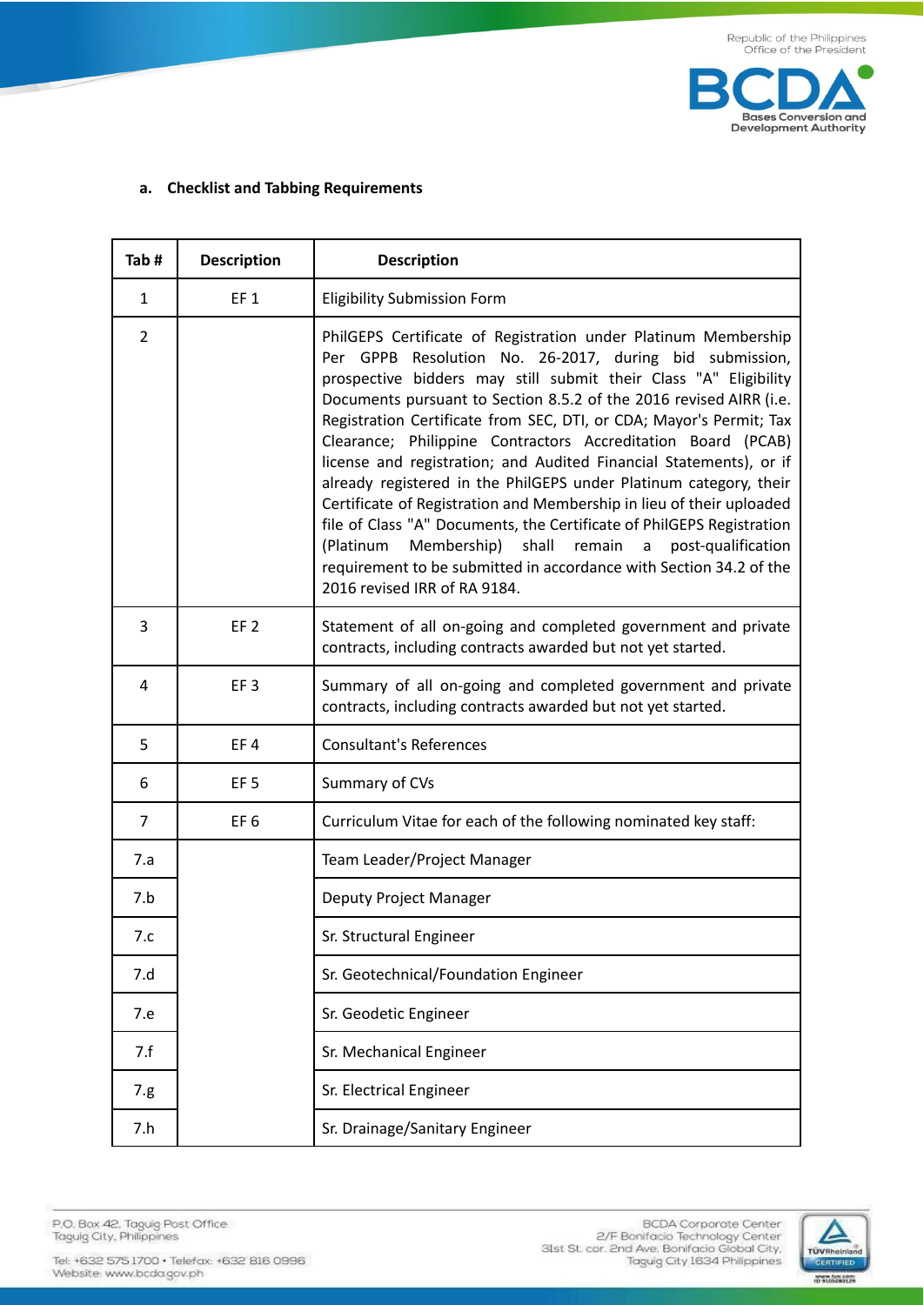

| 7.i  |     | Sr. Quantity Surveyor                                                                                                                                                                                                                                                |
|------|-----|----------------------------------------------------------------------------------------------------------------------------------------------------------------------------------------------------------------------------------------------------------------------|
| 7. j |     | Sr. QA/QC Engineer/Materials Engineer II                                                                                                                                                                                                                             |
| 7.k  |     | Sr. Landscape Architect                                                                                                                                                                                                                                              |
| 8    | EF7 | Statement of the Consultant specifying its nationality<br>and<br>confirming that those who will actually perform the services are<br>registered professionals authorized by the appropriate regulatory<br>body to practice those professions and allied professions. |
| 9    |     | Format of CV of the firm                                                                                                                                                                                                                                             |
| 10   |     | Valid joint venture agreement, in case a joint venture is in<br>existence. (In the absence of JVA, duly notarized statement that all<br>potential partners shall enter into and abide by the provisions of<br>the JVA in the instance that the bid is successful)    |

**Note: BCDA shall not assume any responsibility regarding erroneous interpretations or conclusions** by the Bidder out of the data furnished by BCDA in relation to this bidding. The Bidder shall take **the responsibility to ensure the completeness of its submission after taking the steps to carefully examine all the Bidding Documents and its amendments**

# **b. Format and Signing of Eligibility Documents**

- i. Prospective bidders shall prepare an original and copy of the eligibility documents.
- ii. The Eligibility Documents Submission Form shall be signed by the duly representative of the bidder. Failure to do so shall be a ground for rejection of the eligibility documents.
- iii. Any interlineations, erasures or overwriting shall be valid only if they are signed or initiated by the duly authorized representative of the prospective bidder.

# **c. Sealing and Marking of Eligibility Documents**

- i. Bidders shall enclose their Original Eligibility Documents in a sealed envelope marked "ORIGINAL – ELIGIBILITY DOCUMENTS". The copy of the Eligibility Documents shall be similarly sealed duly marking the envelope as "COPY - ELIGIBILITY DOCUMENTS". These envelopes containing the Original and the Copy shall then be enclosed in One Single Envelope.
- ii. The Original and the Copy of the Eligibility Documents shall be typed or written in indelible ink and shall be signed by the prospective bidder or its duly authorized representative.
- iii. All envelopes shall:
	- (a) contain the name of the contract to be bid in capital letters;
	- (b) bear the name and address of the prospective bidder in capital letters;
	- (c) be addressed to BCDA's BAC specified in the EDS;
	- (d) bear the specific identification of this Project indicated in the EDS; and
	- (e) bear a warning "DO NOT OPEN BEFORE…" the date and time for the opening of eligibility documents, in accordance with Clause 5.
- iv. Please use Tabs for quick reference of the documents.

P.O. Box 42. Taguig Post Office Taguig City, Philippines

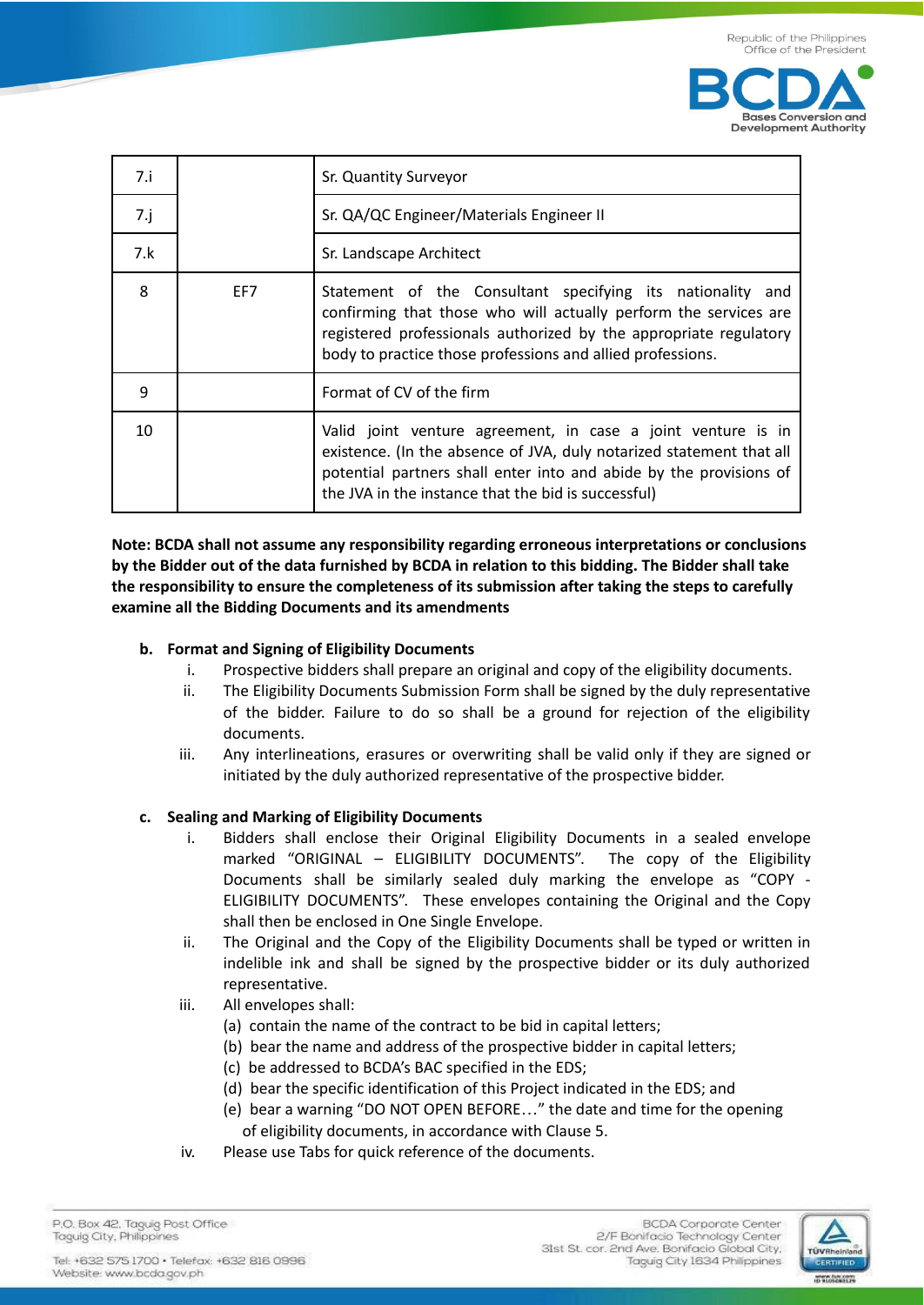

## **d. Reminders**

- i. Bidders may submit their Eligibility Documents a day before the deadline for submission to avoid the possibility of being late for submission.
- ii. The BAC expects the bidders to exercise due diligence in going through the Eligibility Documents to be able to prepare it intelligently.

## **e. Procurement Schedule**

|                         | <b>ACTIVITY</b>                                                              | <b>TIME</b>          | <b>DATE</b>                 |
|-------------------------|------------------------------------------------------------------------------|----------------------|-----------------------------|
| 1                       | <b>Advertisement/Posting of Request for</b><br><b>Expression of Interest</b> |                      | 30 April 2021               |
| $\overline{\mathbf{2}}$ | <b>Issuance of Eligibility Documents</b>                                     |                      | 30 April 2021 - 17 May 2021 |
| 3                       | <b>Pre-Eligibility Conference</b>                                            | 10:00 AM             | 06 May 2021                 |
| 14                      | <b>Request for Clarification (last day)</b>                                  | <b>Until 5:00 PM</b> | 07 May 2021                 |
| 5                       | <b>Issuance of Supplemental Bid Bulletin</b>                                 |                      | 11 May 2021                 |
| 6                       | <b>Deadline for Submission of Eligibility</b><br><b>Documents</b>            | 12:00 NN             | 17 May 2021                 |
| 7                       | <b>Opening of Eligibility Documents and</b><br><b>Eligibility Check</b>      | 1:30 PM              | 17 May 2021                 |

C. The following questions/clarifications were raised during the Question and Answer portion of the Pre-Eligibility Conference and received via email:

| <b>Questions</b>                                                                                                                                             | <b>Answer/ Clarification</b>                                                                                                                                                                                                                                       |
|--------------------------------------------------------------------------------------------------------------------------------------------------------------|--------------------------------------------------------------------------------------------------------------------------------------------------------------------------------------------------------------------------------------------------------------------|
| In case the company has not completed any<br>project with regard to sports facilities and<br>the likes, does that mean automatic failure?                    | No, the bidder will only be rated zero (0) for that<br>particular requirement.                                                                                                                                                                                     |
| With regard to the Key Personnel, especially<br>the geodetic engineers who are just doing<br>analysis and inspections, are they required to<br>be full time? | Not necessarily. Bidders will propose a time schedule<br>for each of the nominated key personnel using the<br>prescribed technical proposal form which will be<br>submitted on the second stage of the bidding during<br>the submission of the Technical Proposal. |

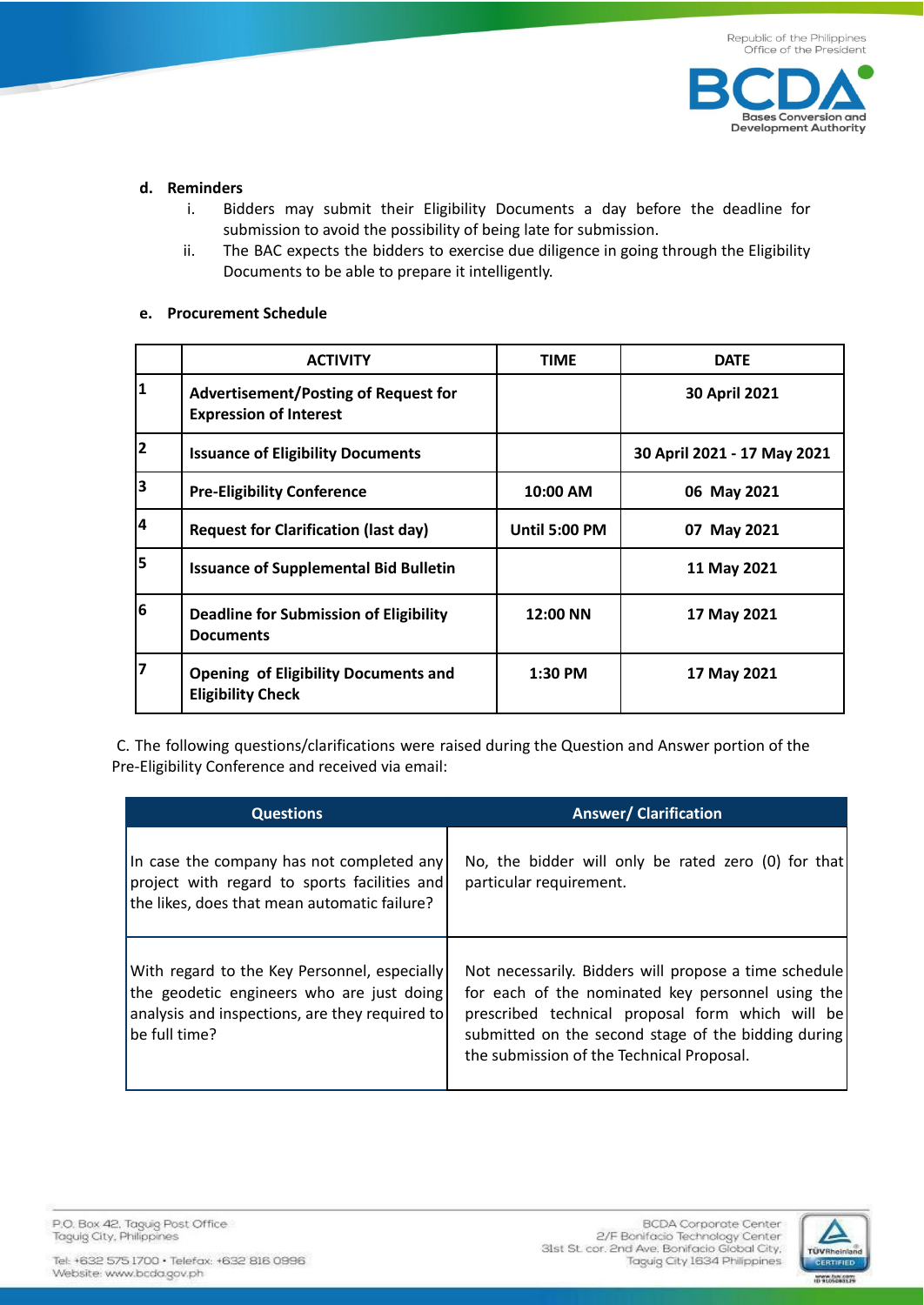

| Is it permissible to subcontract the works of<br>geodetic engineers since they have their own<br>firms? | No, bidders must hire and nominate their own<br>Geodetic Engineer which is one of the positions being<br>required in the Contract.                                                                                                                                                                                                                                                                                                                                                                |
|---------------------------------------------------------------------------------------------------------|---------------------------------------------------------------------------------------------------------------------------------------------------------------------------------------------------------------------------------------------------------------------------------------------------------------------------------------------------------------------------------------------------------------------------------------------------------------------------------------------------|
| Is the budget for the 7 months construction<br>and 3 months post construction?                          | Yes.                                                                                                                                                                                                                                                                                                                                                                                                                                                                                              |
| Platinum Membership?                                                                                    | Involving a JV with a foreign firm, will you Not necessarily. The foreign firm may still submit the<br>require at this stage the foreign firm to have PhilGEPS Certificate of Registration under Platinum<br>a PhilGEPS Certificate of Registration under   Membership during the post-qualification period.                                                                                                                                                                                      |
|                                                                                                         | For clarity, Joint venture with a foreign consultant may<br>be allowed based on Section 24.3.1. of the Revised IRR<br>of RA 9184 which provides that, "The following<br>persons/entities shall be allowed to participate in the<br>bidding for Consulting Services:                                                                                                                                                                                                                               |
|                                                                                                         | XXX                                                                                                                                                                                                                                                                                                                                                                                                                                                                                               |
|                                                                                                         | e. Persons/entities forming themselves into a joint<br>venture, i.e., a group of two (2) or more persons/entities<br>that intend to be jointly and severally responsible or<br>liable for a particular contract: Provided, however, That<br>Filipino ownership or interest thereof shall be at least<br>sixty percent (60%). For this purpose, Filipino ownership<br>or interest shall be based on the contributions of each of<br>the members of the joint venture as specified in their<br>JVA. |
|                                                                                                         | On the required documents to be submitted, Section<br>8.5.2 of the Revised IRR of RA 9184 provides that:                                                                                                                                                                                                                                                                                                                                                                                          |
|                                                                                                         | "All bidders shall upload and maintain in PhilGEPS a<br>current and updated file of the following Class "A"<br>eligibility documents under Sections 23.1(a) and 24.1(a):                                                                                                                                                                                                                                                                                                                          |
|                                                                                                         | a. Registration Certificate;                                                                                                                                                                                                                                                                                                                                                                                                                                                                      |
|                                                                                                         | b. Mayor's/Business Permit or its Equivalent Document;                                                                                                                                                                                                                                                                                                                                                                                                                                            |
|                                                                                                         | c. Tax Clearance;                                                                                                                                                                                                                                                                                                                                                                                                                                                                                 |
|                                                                                                         | d. Philippine Contractors Accreditation Board (PCAB)<br>license and registration (for infrastructure project, only);<br>and                                                                                                                                                                                                                                                                                                                                                                       |

P.O. Box 42, Taguig Post Office<br>Taguig City, Philippines

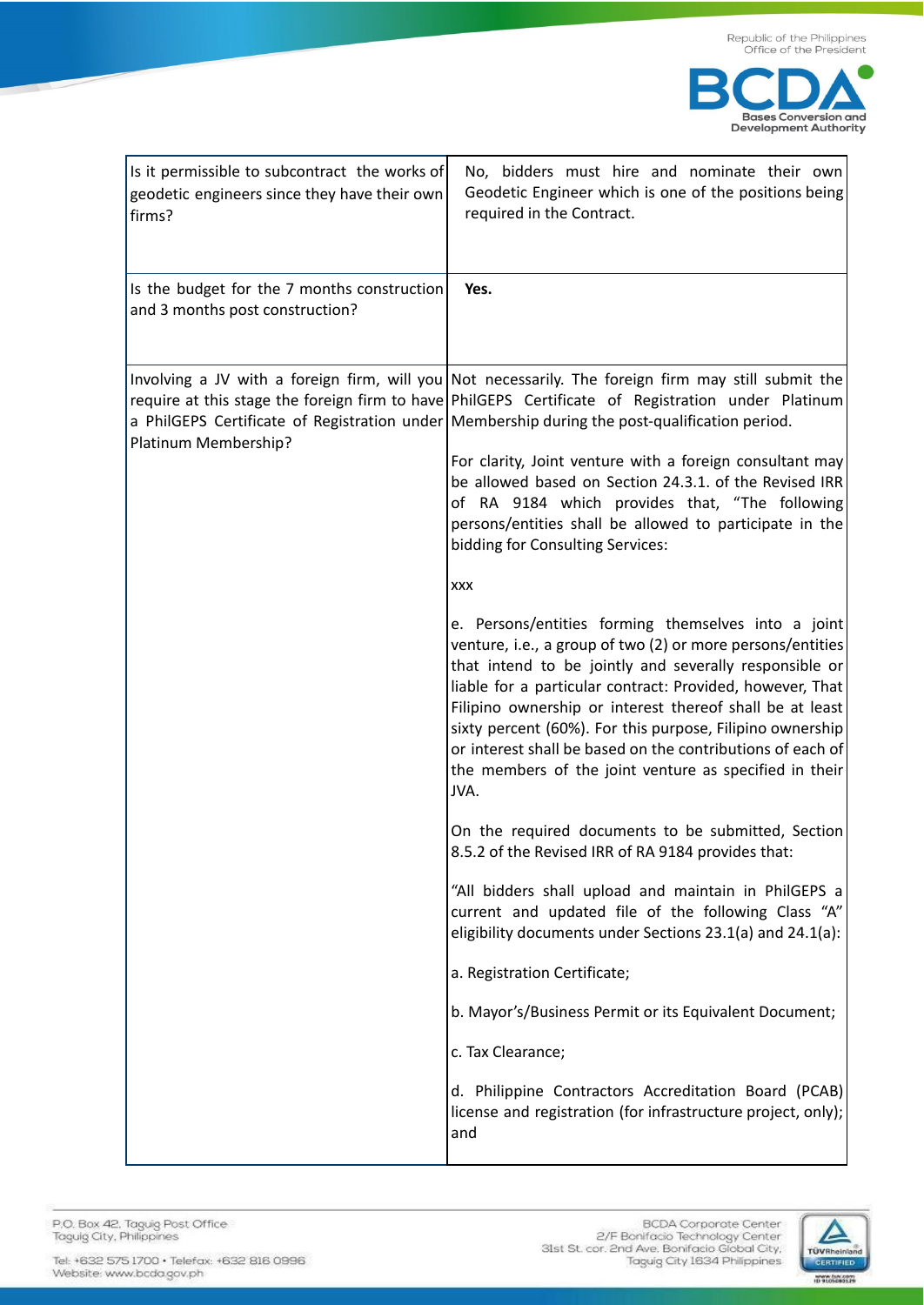

|                                                                                                                    | e. Audited Financial Statements.                                                                                                                                                                                                                                                                                                                                                                                                                                                                                                                                                                                                                                         |
|--------------------------------------------------------------------------------------------------------------------|--------------------------------------------------------------------------------------------------------------------------------------------------------------------------------------------------------------------------------------------------------------------------------------------------------------------------------------------------------------------------------------------------------------------------------------------------------------------------------------------------------------------------------------------------------------------------------------------------------------------------------------------------------------------------|
|                                                                                                                    | For Foreign Bidders, the foregoing documents may be<br>substituted by the appropriate equivalent documents<br>in English, if any, issued by the country of the bidder<br>concerned. Otherwise, it must be accompanied by a<br>translation of the documents in English issued by the<br>relevant foreign government agency, the foreign<br>government agency authorized to translate documents,<br>or a registered translator in the foreign bidder's country;<br>and shall be authenticated by the appropriate Philippine<br>foreign service establishment/post or the equivalent<br>office having jurisdiction over the foreign bidder's affairs<br>in the Philippines. |
|                                                                                                                    | However, for Contracting Parties to the Apostille<br>Convention, the documents shall be authenticated<br>through an apostille by the Competent Authority, as<br>defined in Section 8.5.2 paragraph 4 of the 2016 revised<br>IRR of RA No. 9184, except for countries identified by<br>the DFA that will still require legalization (red ribbon) by<br>the relevant Embassy or Consulate"                                                                                                                                                                                                                                                                                 |
|                                                                                                                    | This means that Public documents executed in<br>Apostille-contracting countries and territories to be used<br>in the Philippines no longer have to be authenticated by<br>the Philippine Embassy or Consulate General once<br>Apostillized.                                                                                                                                                                                                                                                                                                                                                                                                                              |
|                                                                                                                    | Further, in case there is no appropriate equivalent<br>document from their country of origin, foreign bidders<br>may indicate "No Appropriate Equivalent Document".<br>The foregoing statement will be subject to validation<br>with their respective embassies/consulate or equivalent<br>offices in the Philippines during the post-qualification<br>process.                                                                                                                                                                                                                                                                                                          |
| Will you require key staff to have experience<br>in sports facilities related projects?                            | Not necessarily. Experience in CMS of buildings and<br>site development projects is acceptable.                                                                                                                                                                                                                                                                                                                                                                                                                                                                                                                                                                          |
| With regard to the budget, does it include<br>office and equipment for the staff or is it<br>already provided for? | BCDA, through its Winning Contractor for the Design<br>and Build Component of NAS shall provide the office<br>space for the CMS Consultants. The furniture,<br>equipment, supplies and other utilities shall be<br>shouldered by the Winning Bidder.                                                                                                                                                                                                                                                                                                                                                                                                                     |

P.O. Box 42, Taguig Post Office<br>Taguig City, Philippines